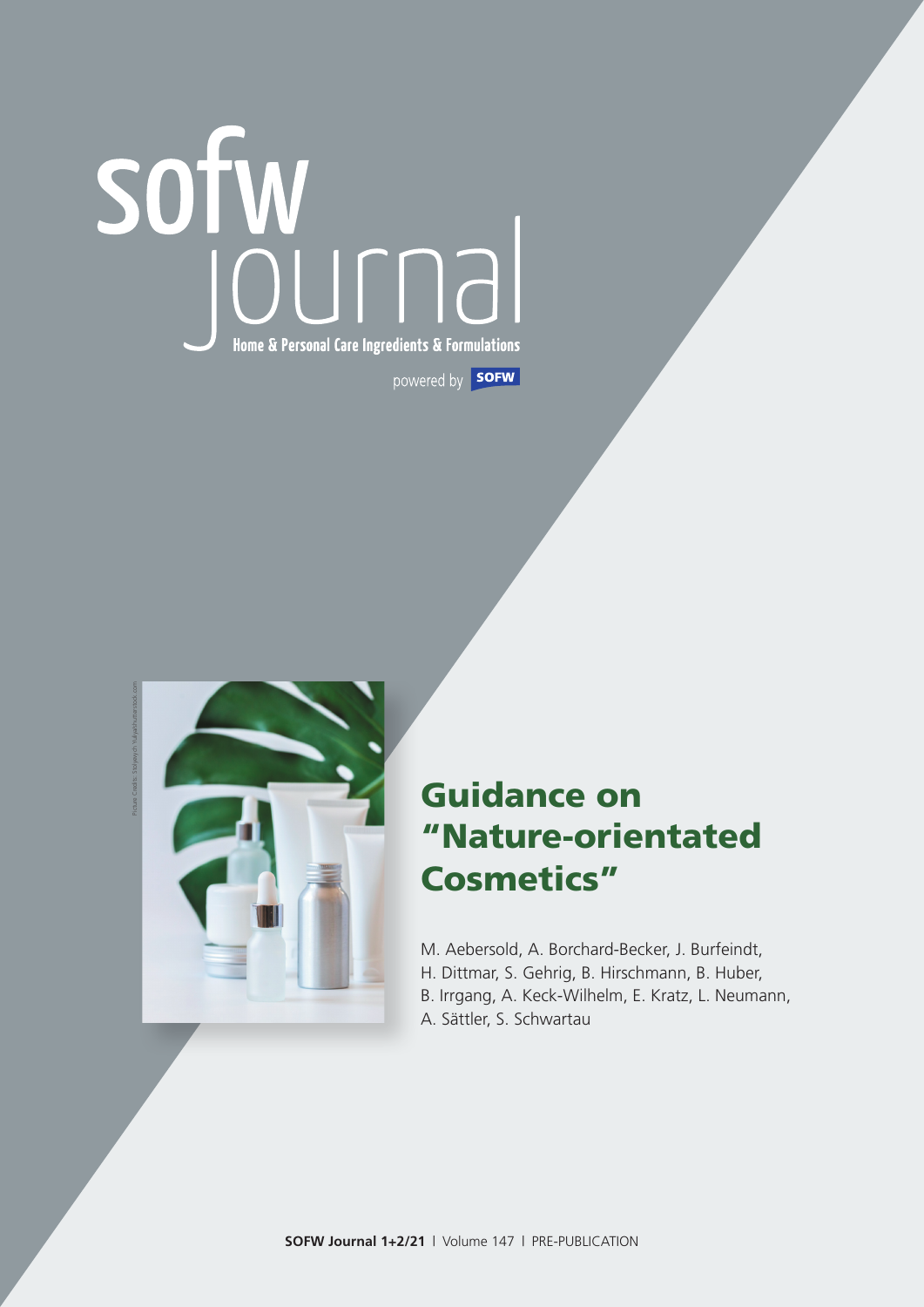# Guidance on "Nature-orientated Cosmetics"

M. Aebersold, A. Borchard-Becker, J. Burfeindt, H. Dittmar, S. Gehrig, B. Hirschmann, B. Huber, B. Irrgang, A. Keck-Wilhelm, E. Kratz, L. Neumann, A. Sättler, S. Schwartau

## **1. Preamble**

Cosmetic products contribute towards the wellbeing of consumers, and everyday life can no longer be imagined without them. During the past years, consumers have increasingly turned to natural cosmetics or nature-orientated cosmetics. However, natural cosmetics, nature-orientated cosmetics and conventional cosmetics cannot always be clearly differentiated from one another. Depending on their intended use, many products include more or less natural ingredients. Not all cosmetic products can be made from natural substances alone, such as certain sunscreens and decorative cosmetics or also certain hair dyes. As a matter of principle, all cosmetic products are subject to the comprehensive conditions imposed by the EU cosmetics legislation, and every product must undergo a detailed safety assessment.

As far as certified natural cosmetics are concerned, consumers can orient themselves today towards the different seals. The criteria of NATRUE and COSMOS, for instance, are transparently accessible on the internet. Here, the consumer finds answers to his questions, e.g. whether in accordingly certified natural cosmetics exclusively natural ingredients may be used or whether certain amounts of synthetic substances may be processed as well.

Today consumers expect transparency on all levels: regardless of whether ingredients, processing, packaging or sales are concerned. All these topics are gaining in relevance for the buying decision and hence mark the expectations of customers concerning a product. Consumers sometimes feel puzzled, more particularly, for products which refer to natural ingredients in their advertising but do not have any natural cosmetics seal.

After a thorough discussion about the topic within the framework of DIALOG KOSMETIK [1], all participants agreed that it would make sense to elaborate guidance which can first support manufacturers in positioning themselves authentically with their products on the market. The working group of representatives from public authorities, industry and consumer associations has now elaborated this guidance which is to contribute to a better structuring of the product diversity on the market. This means of course that there will also be more

clarity for consumers who can orient themselves better when making purchases. This document is to be constantly amended and adjusted to the current developments on the market – with the goal of creating the best possible transparency for everybody.

## **2. Objective and Status**

- This guidance is primarily addressed to manufacturers, distributors, the retail trade, and public authorities.
- The document is supposed to be an up-to-date practice-oriented guidance in support of an authentic communication with the avoidance of greenwashing\* concerning the different interpretations of natural cosmetics.
- The focus is on the not clearly positioned intermediary group of "nature-orientated" brands/products.\*\*
- The terms organic and natural cosmetics are sufficiently clearly defined in the publicly accessible guidelines of the established standards.

## **3. Legal Foundations**

#### **General legal framework**

Conventional, nature-orientated and natural and/or organic cosmetics are equally cosmetic products within the meaning of the **EC Cosmetic Products Regulation** (Regulation [EU] No. 1223/2009) [2] and must meet the provisions of this Regulation in all cases. Binding provisions apply, amongst other things, to the composition of the products, i.e. the ingredients which may be used, the safety for the user, the information (mandatory labelling elements as well as claims) for the consumer as well as the making available of a product information file including a safety report for inspection by the competent market surveillance.

<sup>\*</sup> We define greenwashing as "the use of visual elements and textual statements which are suitable – on their own or in aggregate – to simulate to the average knowledgeable consumer a certified or comparable natural cosmetic quality"; cf Chapter 4.

<sup>\*\*</sup> We define "nature-orientated cosmetics" as conventional cosmetics with certain increased shares of organic, natural or derived natural substances.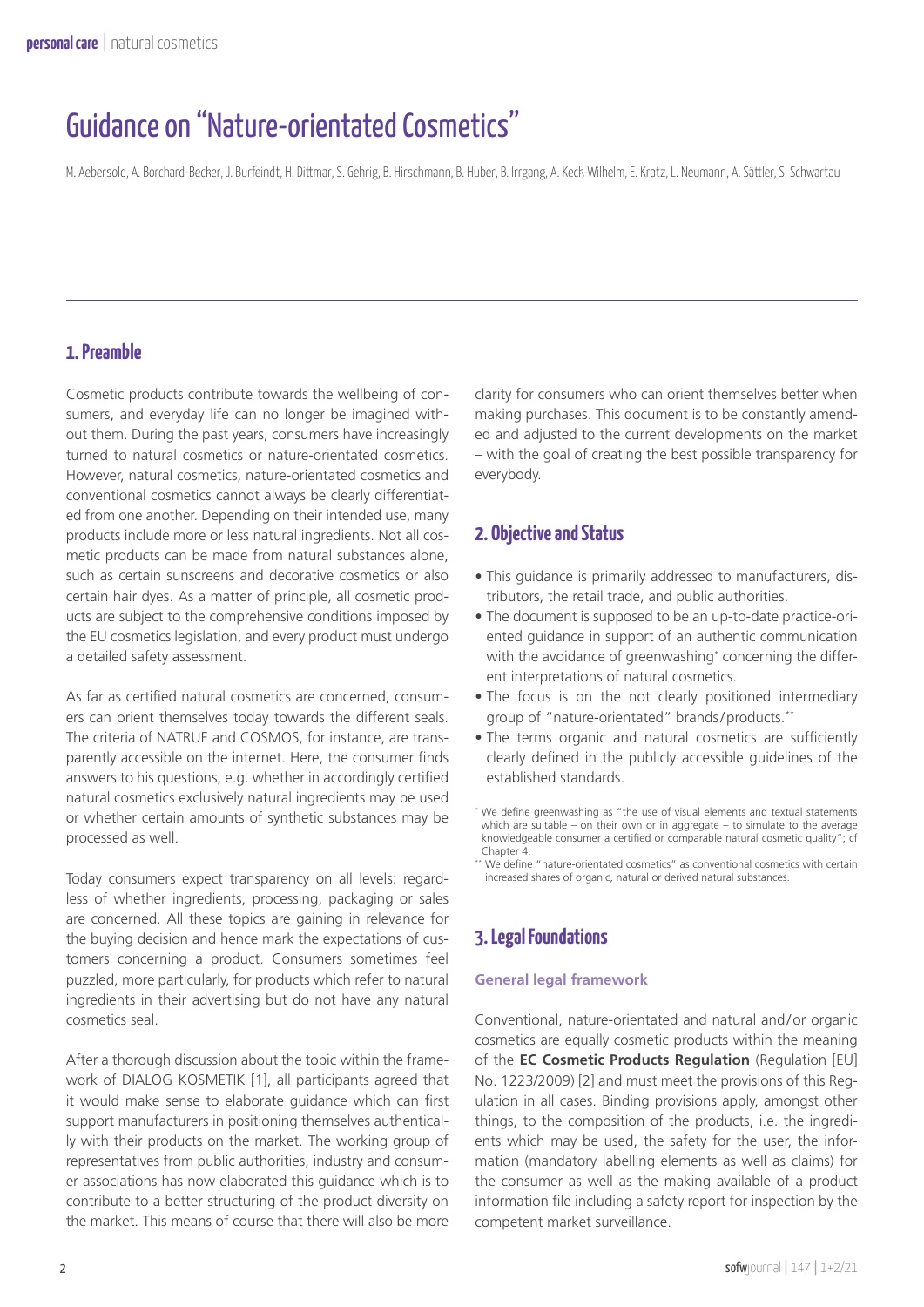A complementary **"Claims Regulation"** (Regulation [EU] No. 655/2013 laying down common criteria for the justification of claims used in relation to cosmetic products) [3] states in more detail that the claims on cosmetic products must always be

- truthful
- supported by evidence
- honest and
- fair.

Depending on the target group, the consumer is to be provided with understandable information about the product that enables him to take a decision for or against purchasing. This Regulation is supplemented by a so-called **"Technical document on cosmetic claims"** [4]. This document was prepared by a working group including representatives from the member states. It is not legally binding and deliberately does not include any positions of the EU Commission. However, Annex I to this compilation of interpretations of the prohibition to make misleading claims includes concrete examples which illustrate the criteria laid down for claims on cosmetic products in an intelligible manner.

#### **Definition of organic and natural cosmetics**

Natural cosmetics or organic cosmetics are defined within the framework of this document primarily as cosmetic products which meet the applicable conditions imposed by the guidelines on natural and organic cosmetics which are relevant in Germany (e.g. NATRUE [5], COSMOS [6] and others) and have been verified on the basis of these guidelines by an accredited certification body. These products may be advertised with the additional designation "natural cosmetics", "organic cosmetics" or with an equivalent claim, in line with the conditions imposed by the respective publisher of the seal. Organic cosmetics are basically also natural cosmetics; it is, however, necessary to meet additional requirements concerning the origin of the raw materials from controlled organic production. There is currently no legally binding definition for the term organic and/or natural cosmetics.

Based on the expectations of consumers concerning "genuine" natural cosmetics, certain fundamental requirements can be derived which must be met by natural cosmetic products to allow an informed purchasing decision for consumers. These requirements are derived from the private natural cosmetics standards which have been established in Europe for many years and are already perceived by the consumers as trustworthy guidance.

According to the established natural cosmetics standards, only natural substances recovered by physical methods may, as a matter of principle, be used for organic and natural cosmetic products. Moreover, a very limited list of nature-identical preservatives is generally allowed for preservation purposes. The use of nature-identical inorganic pigments, for instance, for decorative natural cosmetics or as UV filters, is, as a rule, likewise allowed. Whether mineral particles in their nano form are admitted for natural cosmetics is differently regulated in the various standards. For the production of natural cosmetics, it is, moreover, possible to use chemically modified raw materials which must, however, be made to the largest possible extent from natural substances. As a rule, certain types of reaction or intermediate stages such as ethoxylations or quaternary ammonium compounds, are excluded and/or there is a positive list of permitted processes such as hydrolysis, hydrogenation, and esterification. Bioengineering processes are likewise admissible. Some standards define explicit ceilings for the content of chemically modified raw materials.

The following 11 points, which are proposed, represent the smallest common denominator of the established natural cosmetic standards and the consumer expectations and should, therefore, be met by all products which create the impression of being natural cosmetics:

The following is excluded:

- 1. The use of NOT completely biodegradable surfactants (according to Regulation (EC) No. 648/2004).
- 2. The use of ingredients which according to Regulation (EC) No. 1829/2003 must be labelled as genetically modified organisms. This applies, by analogy, to ingredients which do not come within the sphere of application of this Regulation.
- 3. The use of ingredients recovered from dead vertebrates.
- 4. The treatment of vegetable and animal ingredients or the finished product with ionising radiation.
- 5. The use of halogenated as well as aromatic solvents.
- 6. The use of raw materials on a mineral oil basis such as polymers, except for Item 11.

The following are expressly admitted:

- 7. Natural ingredients (NATRUE: "natural"; COSMOS: "physically processed agro-ingredients"), recovered with physical and biotechnological methods of vegetable, inorganic-mineral or animal origin.
- 8. Derived natural ingredients (NATRUE: "derived natural"; COSMOS: "chemically processed agro-ingredients") as reaction products of natural substances.
- 9. The use of minerals, for instance for decorative natural cosmetics or as UV filters.
- 10. Exclusively natural aromatic substances according to ISO 9235 ("Aromatic natural raw materials – Vocabulary").
- 11. A very limited amount of nature-identical preservatives, which may also be produced from mineral oil, to secure a sufficient product safety (positive list according to the respective natural cosmetics standard).

In products designated as "natural cosmetics" without certification, a claim relating to "naturalness" by analogy to a certified natural cosmetic quality only makes sense and is truthful if the basic requirements which are defined in the relevant natural cosmetics standards in Europe, are met.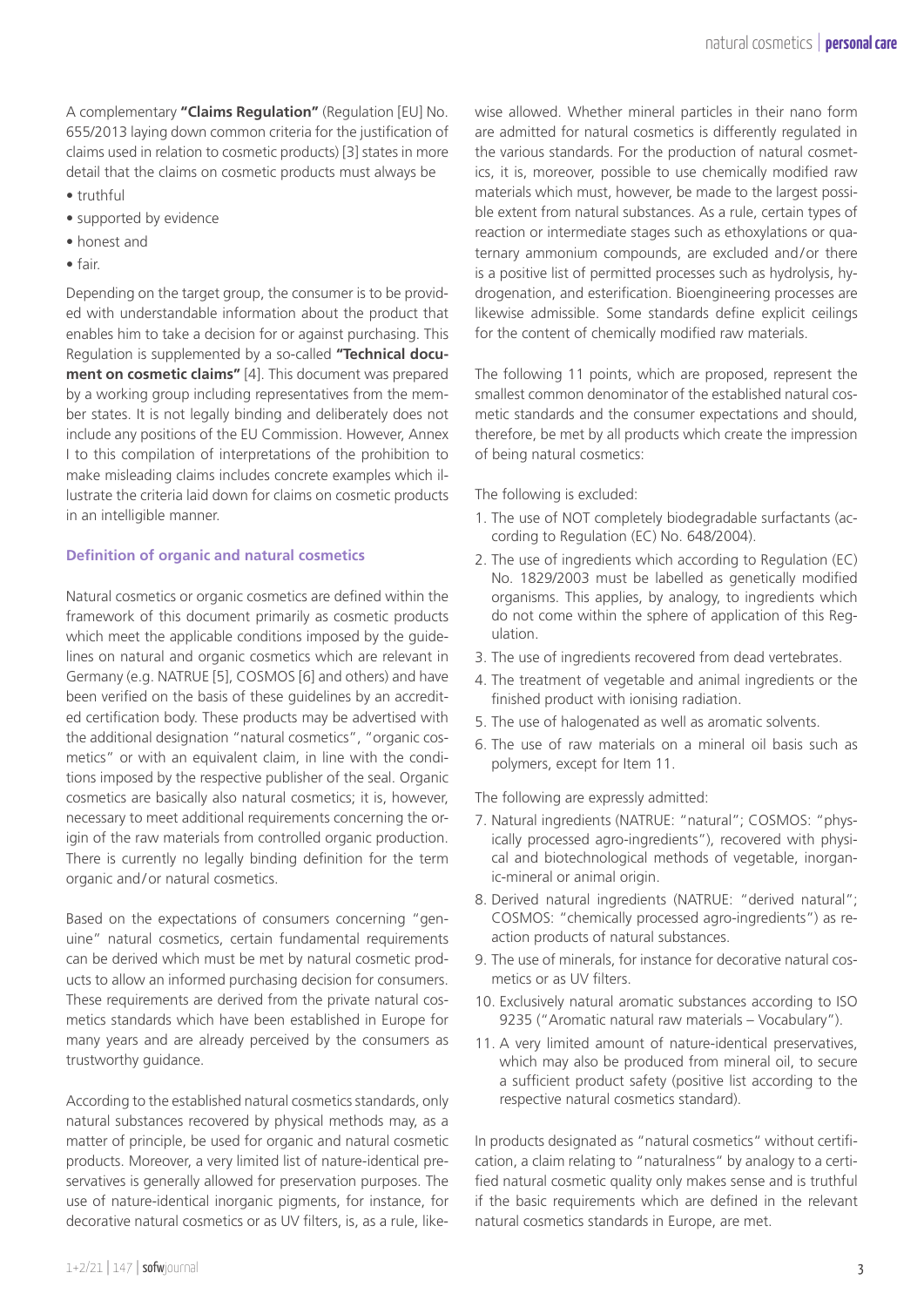#### **Reference to ISO 16128**

The two-part standard ISO 16128 [7] is an internationally co-ordinated technical guideline. It includes definitions for the subdivision of the raw materials into e.g. "natural" and "of natural origin" and it is, for instance, defined how the organic share of a product can be calculated. However, the ISO guideline does not provide any information as to when a product may be claimed to be an "organic cosmetic product" and when it is a "natural cosmetic product". The ISO standard is, therefore, not comparable to the established natural cosmetics seals. It may, however, serve as guidance for concrete claims in accordance with the common criteria of the Regulation (EU) No. 655/2013.

#### **Austrian Food Code – Code Chapter 33-1. "Natural Cosmetics"**

This Code chapter [8] is to provide the basis for the production and marketing of natural cosmetics in Austria to ensure fair competition through transparency, control and traceability and protect consumers against misleading information.

#### **Decisions of German case law for orientation purposes**

- According to a decision by the Higher Regional Court (OLG) Hamm [9] in 2012, the designation of **"organic oil"** for a cosmetic product gives consumers the impression that this cosmetic product is at least predominantly, i.e.  $50\% + X$ , composed of natural/vegetable ingredients. The court held that the designation is misleading if the cosmetic product includes as prevailing ingredients paraffinum liquidum (paraffin oil) of chemical-industrial origin as well as triisononanoin, cetearyl ethylhexanoate and isopropyl myristate. The court assumed, however, that the consumer expects that there may be a certain share of chemical substances in a cosmetic product, even if it carries the syllable "organic" in its name.
- The designation of a cosmetics series by using the terms *"pure & natural"* was considered to be misleading in a judgement of the Regional Court (LG) Hamburg [10] of 2012, if it is also produced by using chemical additives. In this case the court assumed that consumers expect, given the green design elements on the packaging with representations of plants, that the products designated as *"pure & natural"* are made from purely natural ingredients (unadulterated). According to the court, the claim *"pure & natural"* creates in this case even a higher expectation than in the event of a product claimed to be a "natural cosmetic product". Even an interrupter with the statement "95 % of natural origin" was considered here as insufficient to eliminate this misconception.

# **4. Guidance on "nature-orientated" claims of cosmetic products**

**1. As a matter of principle, it should always be striven for a presentation and communication of the brand, the composition and performance of the product which are as authentic as possible to allow consumers an informed purchasing decision.**

- 2. In the event of so-called "nature-orientated" cosmetics a misleading **overall impression** can be created through the presentation of the product, its designation as well as claims on the product and in the advertising communication. Visual elements and textual statements which – alone or in aggregate – are suited to give an average informed consumer the illusion of a (certified) natural cosmetic quality or any other misconception of the properties of the product and the ingredients included therein, should, therefore, be avoided.
- **3. The following information can help to position a product successfully and authentically with natural and/or nature-based ingredients on the market, without any alignment with natural cosmetics in a narrower sense:**
	- Product designations, illustrations or individual (invented) seals with a strong reference to "nature" and/or naturalness and/or certain plants (parts) should always be used in a considered manner.
	- Packaging design with prominent illustrations of plants, parts of plants and / or fruits may support a perception of the product as natural cosmetic product<sup>1</sup>. In this case an altogether transparent presentation of the actual properties and/or the real benefit of the highlighted component(s) needs to be given special consideration.
	- Product claims relating to the naturalness of the overall formulation or individual ingredients must in each individual case be critically checked. In this case the decisions from German case law [9,10] referred to in Chapter 3 can serve as guidance.
	- Especially for products with mainly conventional main ingredients and/or a conventional main active principle it must be taken into consideration that an excessive highlighting of natural and/or derived natural secondary ingredients can trigger a corresponding misconception concerning the naturalness of the overall product on the level of the consumer.
	- A qualitative and possibly also quantitative highlighting of plant ingredients or their organic quality can, as a matter of principle, be made in different ways. In particular if these substances are only included in low shares in the product, care should be taken to achieve a balanced and transparent overall presentation of the composition of the respective product.
	- When highlighting the overall share of ingredients of "natural origin" (in %), an explanation of the water share for products with a typically high water content is helpful to avoid possible misconceptions.
	- Any "green claims" should not be associated with the assumption that the product is "better or safer, because it is natural". More particularly, claims such as "free from ..." should not assume that a product is "better", safer or more natural because of the mere absence of certain ingredients than a comparable product containing the substances concerned.
	- General environmental claims and claims referring to sustainability and ethics such as